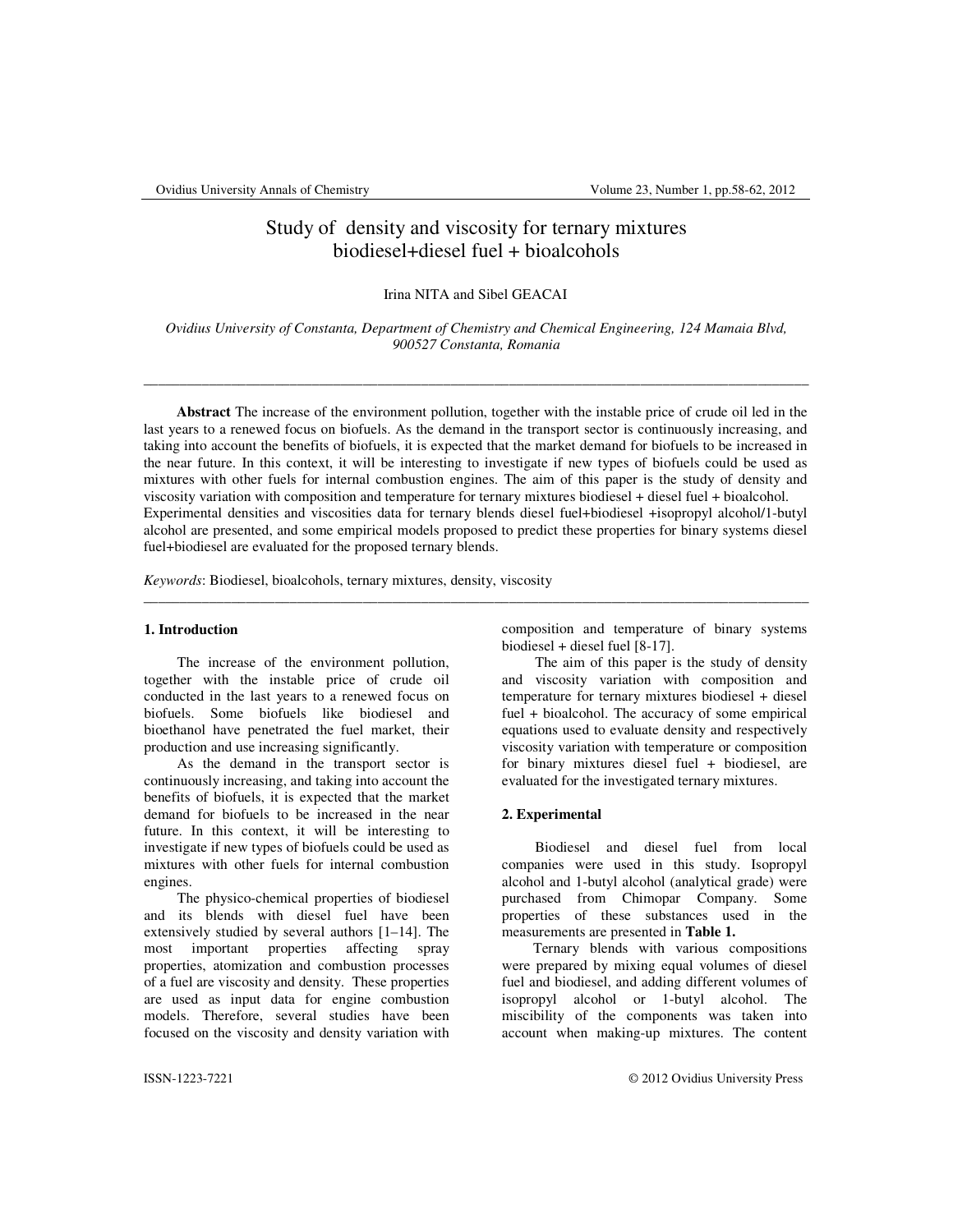(%v/v) of alcohol in the ternary blends was 1.26 %, 2.44 % and 3.60 % respectively.

| Property                                           | diesel<br>fuel | biodiesel | iso-<br>propyl<br>alcohol | 1-butyl<br>alcohol |
|----------------------------------------------------|----------------|-----------|---------------------------|--------------------|
| Sulfur<br>content,<br>mg/kg                        | 0.14           | 0.0       |                           |                    |
| Flash point,<br>$^{\circ}C$                        | 68             | 130       | 12                        | 31                 |
| Density at<br>$20^{\circ}$ C, g/cm <sup>3</sup>    | 0.843          | 0.883     | 0.785                     | 0.810              |
| Refractive<br>index at<br>$20^{\circ}$ C           | 1.467          | 1.454     | 1.377                     | 1.398              |
| Methylic<br>esters of<br>fatty acids<br>$\%$ (w/w) | 3.0            | 97.0      |                           |                    |

**Table 1**. Properties of substances used in this study

Density of ternary blends were measured using a SVM 3000 viscometer (Anton Paar) equipped with a density measurement cell based on the "U" vibrating tube method. The uncertainty in density measurements was  $\pm$  0.00005 g/cm<sup>3</sup>. Viscosity measurements were carried out using the same equipment, the SVM 3000, having a rotational viscometer cell. The uncertainties of the viscosity values were within the range of  $\pm$  0.70 %. The temperature in the measuring cells was controlled to within  $\pm$  0.02 °C.

The measurements were conducted in the temperature range of 20  $^{\circ}$ C to 50  $^{\circ}$ C, with an increasing step of 10 degrees. All measurements at each temperature were repeated three times, and the results were averaged.

#### **3. Results and Discussion**

Density of ternary blends of diesel fuel+ biodiesel+isopropyl alcohol or 1-butyl alcohol was measured from  $20^{\circ}$ C to 50 °C. Experimental results of density measurements of ternary blends diesel fuel+biodiesel+isopropyl alcohol named prop-3.60  $\%$ , prop-2.44  $\%$  and prop-1.23  $\%$ , indicating the content of alcohol in the ternary systems, are presented in fig. 1. From **fig. 1** it can be observed a linear change in density with the increase of temperature for all the ternary blends, the density of

these blends decreasing with a similar rate. For the same temperature, the density of the ternary blends increases with the alcohol content decrease.



**Fig.1.** Density of ternary blends diesel fuel+biodiesel+isopropyl alcohol at different alcohol contents as a function of temperature (the name of the blends indicates the percent (v/v) of isopropyl alcohol in the mixture)



**Fig.2.** Density of ternary blends diesel fuel+biodiesel+1-butyl alcohol at different alcohol contents as a function of temperature (the name of the blends indicates the percent (v/v) of 1-butyl alcohol in the mixture)

**Figure 2** shows the density variation of three ternary blends diesel fuel+biodiesel+n-butyl alcohol, with temperature. These blends were named but-3.60 %, but-2.44 % and respectively but-1.23 %, indicating the content of n-butyl alcohol in the ternary systems. The same linear dependence of the density on temperature can be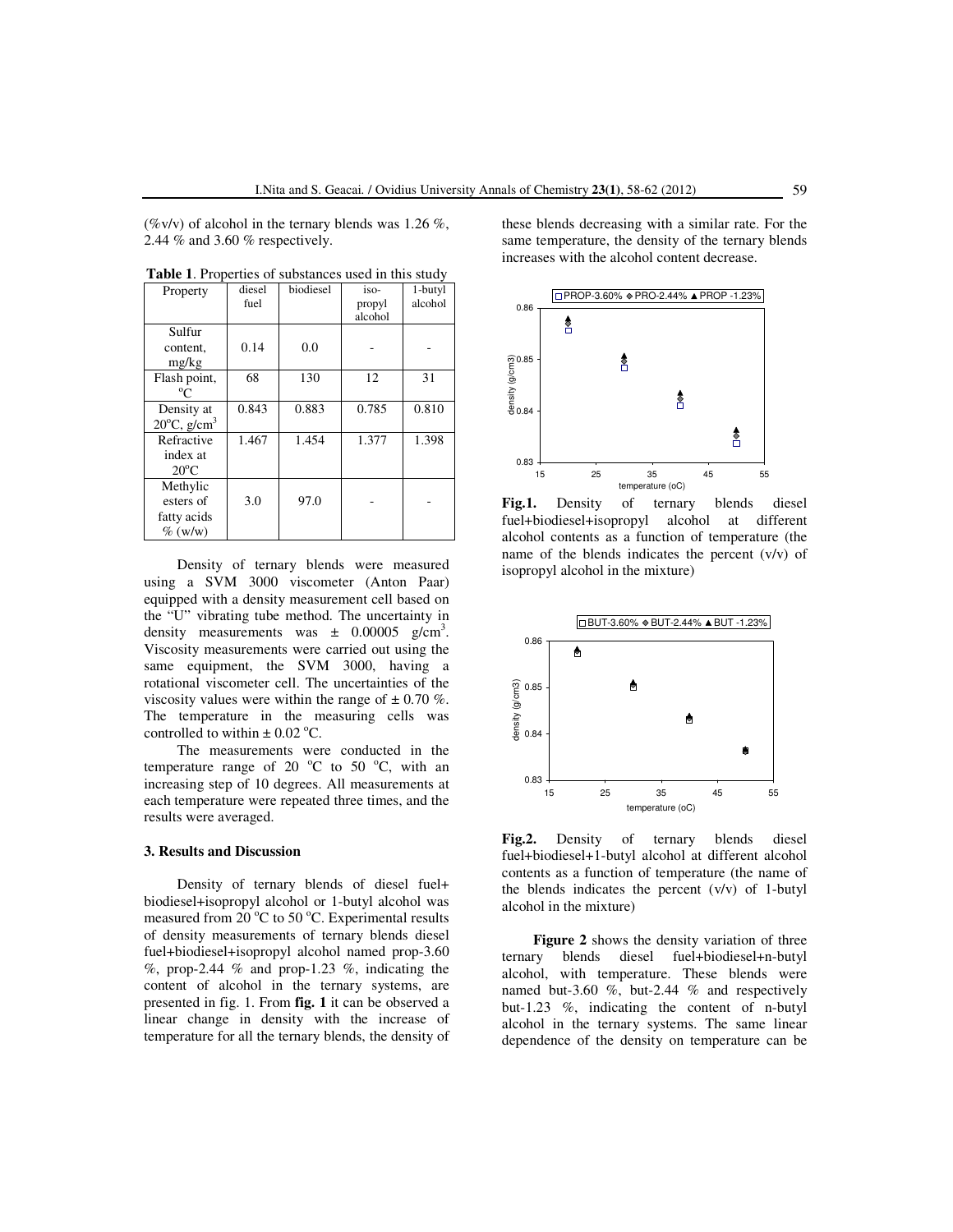observed in the case of the ternary blends diesel fuel+biodiesel+1-butyl alcohol, as in the case of ternary blends with isopropyl alcohol. At the same temperature, the ternary blends with 1-butyl alcohol had a greater density than the ternary mixtures with isopropyl alcohol. The influence of alcohol content on the ternary blends density is more pronounced in the case of diesel fuel+biodiesel+isopropyl alcohol mixtures, than in the case of diesel fuel+biodiesel+1-butyl alcohol mixtures.

**Figures 3** and **4** present the effect of temperature and alcohol content on kinematic viscosity of diesel fuel+biodiesel+isopropyl alcohol (fig.3) and diesel fuel+biodiesel+n-butyl alcohol (fig.4) blends.



**Fig.3.** Kinematic viscosity of ternary blends diesel fuel+biodiesel+isopropyl alcohol at three different alcohol contents as a function of temperature (the name of the blends indicates the percent of isopropyl alcohol in the mixture)

From fig. 3 and 4 it can be observed that the kinematic viscosity of ternary blends with isopropyl alcohol or 1-butyl alcohol decreases nonlinearly with temperature increasing.

At a fixed temperature, the ternary blends viscosities decrease with increasing alcohol content in the mixture. The variation of kinematic viscosity with alcohol content is more pronounced in the case of ternary mixtures with isopropyl alcohol, than in the case of the mixtures with n-butyl alcohol.

The dependence of the kinematic viscosity on temperature is more marked in the case of mixtures with the smaller mono-alcohol content (1.23% v/v).



**Fig.4.** Kinematic viscosity of ternary blends diesel fuel+biodiesel+n-butyl alcohol at different alcohol contents as a function of temperature (the name of the blends indicates the percent of 1-butyl alcohol in the mixture)

The linear dependence of the density of ternary mixtures on temperature or on concentration of mono-alcohols can be expressed by the equation:

$$
d_{\text{blend}} = aY + b \tag{1}
$$

where d is the density  $(g/cm^3)$ ; Y – temperature or alcohol content in the mixture; a and b are correlation parameters.

The value of the correlation parameters for the density dependence on temperature is reported in **Table 2**, and in **Table 3** is reported the value of the correlation parameters for the density dependence on mixtures composition. The correlation parameters were calculated using the least square regression analysis. It can be observed that the dependence of the ternary mixtures diesel fuel+biodiesel+isopropyl alcohol/n-butyl alcohol density on temperature or alcohol content, can be predicted with a good accuracy with the same type of model used for binary mixtures diesel fuel+biodiesel [13-16].

The nonlinear dependence of the kinematic viscosity of ternary mixtures on temperature or on concentration of mono-alcohols can be expressed by the equation:

$$
\eta_{\text{blend}} = c \cdot Y^2 + d \cdot Y + e \tag{2}
$$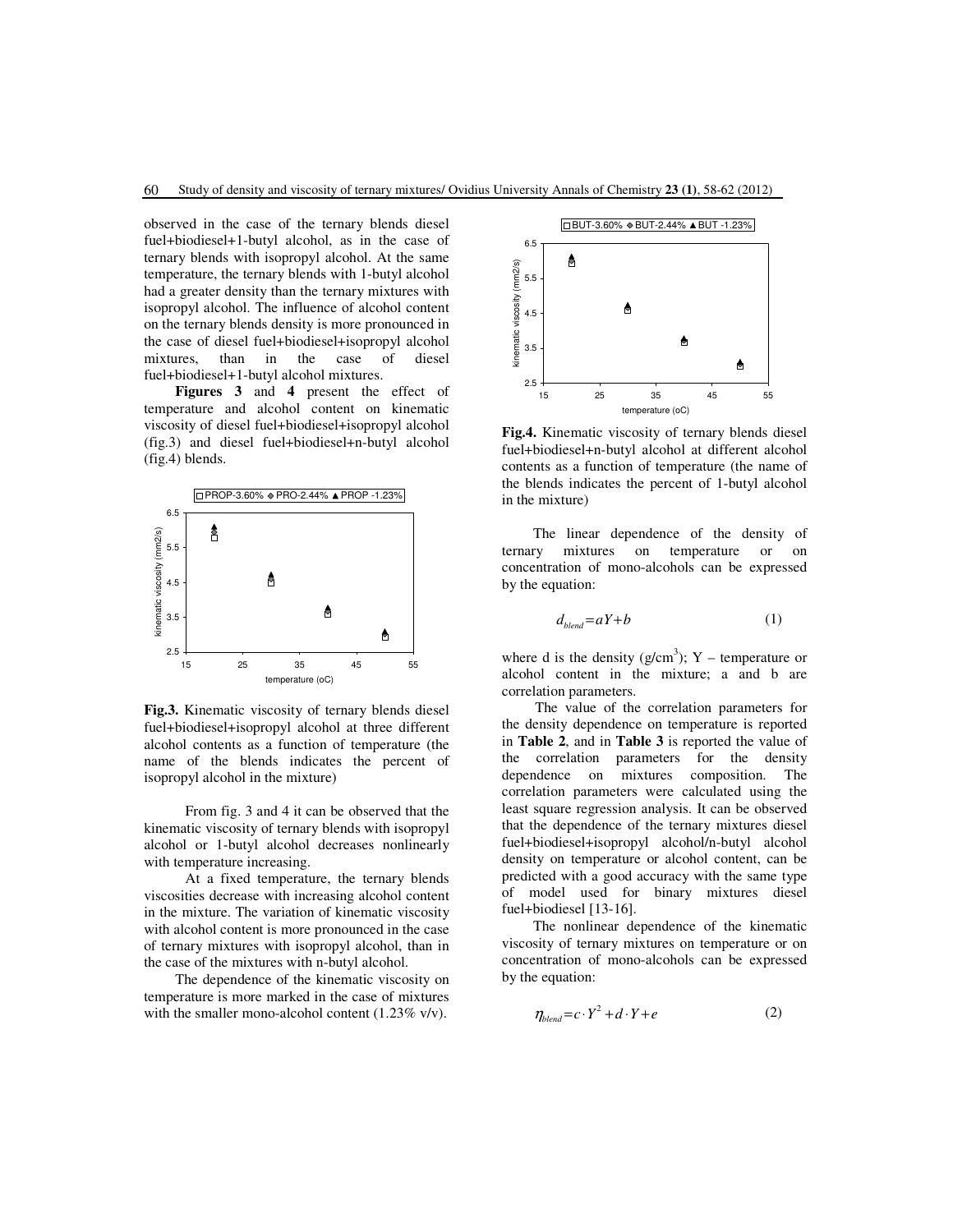where  $\eta$  is the kinematic viscosity (mm<sup>2</sup>/s); Y – temperature or alcohol content in the mixture; c, d and e are correlation parameters.

| <b>Table 2.</b> Correlation parameters for density |
|----------------------------------------------------|
| calculation (eq.1, Y=temperature, $^{\circ}$ C)    |

| Alcohol     | Correlation       |        | Correlation |
|-------------|-------------------|--------|-------------|
| content in  | parameters (eq.2) |        | coefficient |
| the mixture | $h**$<br>$a^*$    |        | $(R^2)$     |
| $(\%$ v/v)  |                   |        |             |
| isopropyl   | $Y = temperature$ |        |             |
| alcohol     |                   |        |             |
| 1.23        | $-0.0007$         | 0.8723 | 1.0000      |
| 2.44        | $-0.0007$         | 0.8714 | 1.0000      |
| 3.60        | $-0.0007$         | 0.8702 | 1.0000      |
| n-butyl     | $Y = temperature$ |        |             |
| alcohol     |                   |        |             |
| 1.23        | $-0.0007$         | 0.8727 | 1.0000      |
| 2.44        | $-0.0007$         | 0.8722 | 1.0000      |
| 3.60        | $-0.0007$         | 0.8712 | 0.9997      |

\*a(g/cm<sup>3</sup>.°C); \*\*b(g/cm<sup>3</sup>)

**Table 3.** Correlation parameters for density calculation (eq.1, Y=alcohol content in the mixture,  $\mathcal{O}'_{\alpha V}/V$ 

| 70 V I V J      |                                      |        |             |  |
|-----------------|--------------------------------------|--------|-------------|--|
| Temperature     | Correlation                          |        | Correlation |  |
| $({}^{\circ}C)$ | parameters (eq.2)                    |        | coefficient |  |
|                 | $h**$<br>$a^*$                       |        | $(R^2)$     |  |
| isopropyl       | $Y =$ volumetric fraction of         |        |             |  |
| alcohol         | isopropyl alcohol                    |        |             |  |
| 20              | $-0.0010$                            | 0.8591 | 0.9924      |  |
| 30              | $-0.0010$                            | 0.8520 | 0.9964      |  |
| 40              | $-0.0011$                            | 0.8448 | 0.9988      |  |
| 50              | $-0.0011$                            | 0.8377 | 0.9968      |  |
| n-butyl         | $Y =$ volumetric fraction of 1-butyl |        |             |  |
| alcohol         | alcohol                              |        |             |  |
| 20              | $-0.0004$                            | 0.8588 | 0.9999      |  |
| 30              | $-0.0004$                            | 0.8516 | 0.9895      |  |
| 40              | $-0.0004$                            | 0.8443 | 0.9687      |  |
| 50              | $-0.0003$                            | 0.8371 | 0.9294      |  |

 $*$ a(g/cm<sup>3</sup>);  $*$  $b$ (g/cm<sup>3</sup>)

The value of the correlation parameters for viscosity dependence on temperature is reported in Table 4, and in Table 5 is reported the value of the correlation parameters for viscosity dependence on mixtures composition.

| calculation (eq. $\angle$ , $\gamma$ = temperature, $\langle \rangle$ ) |                        |           |           |             |
|-------------------------------------------------------------------------|------------------------|-----------|-----------|-------------|
| Alcohol                                                                 | Correlation parameters |           |           | Correlation |
| content in                                                              | (eq.2)                 |           |           | coefficient |
| the                                                                     |                        |           |           | $(R^2)$     |
| mixture                                                                 | $c^*$                  | $d**$     | $e^{***}$ |             |
| $(\%$ v/v)                                                              |                        |           |           |             |
| isopropyl                                                               | $Y = temperature$      |           |           |             |
| alcohol                                                                 |                        |           |           |             |
| 1.23                                                                    | 0.0018                 | $-0.2250$ | 9.9033    | 0.9998      |
| 2.44                                                                    | 0.0017                 | $-0.2162$ | 9.6371    | 0.9998      |
| 3.60                                                                    | 0.0017                 | $-0.2154$ | 9.5395    | 0.9997      |
| n-butyl                                                                 | $Y = temperature$      |           |           |             |
| alcohol                                                                 |                        |           |           |             |
| 1.23                                                                    | 0.0017                 | $-0.2180$ | 9.5991    | 0.9998      |

**Table 4.** Correlation parameters for viscosity<br>coloniation (og 2. V<del>-tomperature</del>  ${}^{\circ}C$ ) calculation (eq.2,  $Y=$ temperature,  $^{\circ}C$ )

**Table 5.** Correlation parameters for viscosity

2.44 0.0017 -0.2210 9.8212 0.9998 3.60 0.0017 -0.2088 9.3021 0.9998 \* c (mm<sup>2</sup>/s.<sup>o</sup>C<sup>2</sup>); \*\*d(mm<sup>2</sup>/s.<sup>o</sup>C); \*\*\*e (mm<sup>2</sup>/s)

| calculation (eq.2, Y=alcohol content in the mixture, |  |
|------------------------------------------------------|--|
| $\%$ v/v)                                            |  |

| $\sim$ $\cdots$                                                                         |                                              |                                        |           |             |  |
|-----------------------------------------------------------------------------------------|----------------------------------------------|----------------------------------------|-----------|-------------|--|
| Tempera-                                                                                | Correlation parameters                       |                                        |           | Correlation |  |
| ture                                                                                    | (eq.2)                                       |                                        |           | coefficient |  |
| $(^{0}C)$                                                                               | $c^*$                                        | ∦**h                                   | $e^{***}$ | $(R^2)$     |  |
| isopropyl                                                                               |                                              | $Y =$ volumetric fraction of isopropyl |           |             |  |
| alcohol                                                                                 |                                              |                                        | alcohol   |             |  |
| 20                                                                                      | 0.0016                                       | $-0.1411$                              | 6.2728    | 1.0000      |  |
| 30                                                                                      | 0.0081                                       | $-0.1420$                              | 4.8901    | 1.0000      |  |
| 40                                                                                      | 0.0068                                       | $-0.1152$                              | 3.9060    | 1.0000      |  |
| 50                                                                                      | 0.00006                                      | $-0.0684$                              | 3.1773    | 1.0000      |  |
| n-butyl                                                                                 | $Y =$ volumetric fraction of 1-butyl alcohol |                                        |           |             |  |
| alcohol                                                                                 |                                              |                                        |           |             |  |
| 20                                                                                      | 0.0160                                       | $-0.1646$                              | 6.303     | 1.0000      |  |
| 30                                                                                      | 0.0031                                       | $-0.0819$                              | 4.8323    | 1.0000      |  |
| 40                                                                                      | 0.0034                                       | $-0.0681$                              | 3.8596    | 1.0000      |  |
| 50                                                                                      | 0.0045                                       | $-0.0687$                              | 3.1836    | 1.0000      |  |
| $*_{\alpha}$ (mm <sup>2</sup> /s) $**_{d}$ (mm<br>$^{2}/c$ ): ***a (mm <sup>2</sup> /c) |                                              |                                        |           |             |  |

\*c (mm<sup>2</sup>/s); \*\*d (mm<sup>2</sup>  $\sqrt{s}$ ; \*\*\*e (mm<sup>2</sup>/s)

As can be seen from Table 4 and 5, the viscosity of ternary blends diesel fuel+biodiesel +isopropyl alcohol/1-butyl alcohol can be estimated with a good accuracy using the same polynomial equation.

As in the case of density, the dependence of the ternary mixtures diesel fuel+biodiesel+isopropyl alcohol/n-butyl alcohol kinematic viscosity on temperature or alcohol content, can be predicted with a good accuracy with the same type of model used to predict the viscosity of binary mixtures diesel fuel+biodiesel [13,15].